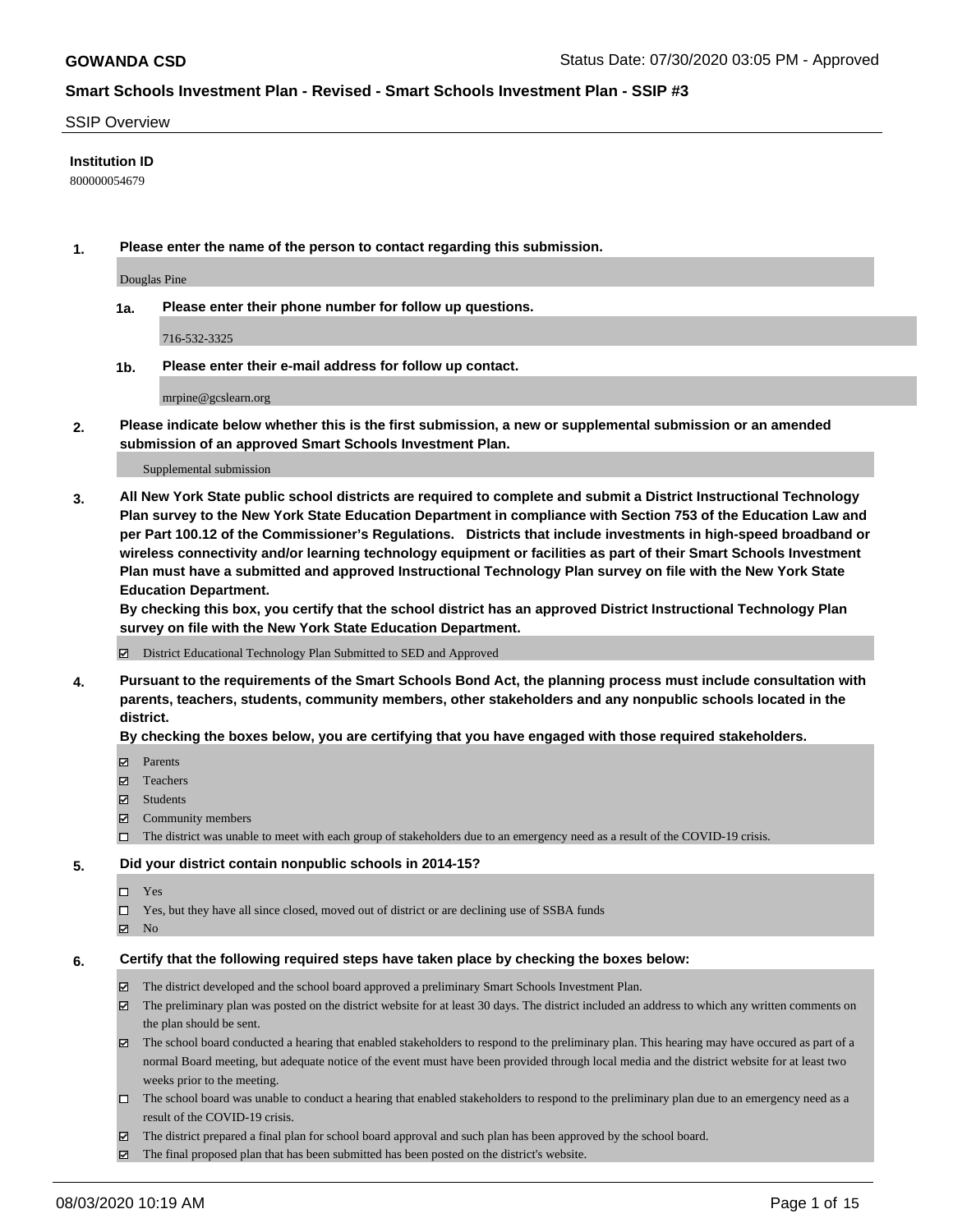SSIP Overview

**6a. Please upload the proposed Smart Schools Investment Plan (SSIP) that was posted on the district's website, along with any supporting materials. Note that this should be different than your recently submitted Educational Technology Survey. The Final SSIP, as approved by the School Board, should also be posted on the website and remain there during the course of the projects contained therein.**

Smart Schools Investment Plan SSIP 2019-2020 School Year.pdf

**6b. Enter the webpage address where the final Smart Schools Investment Plan is posted. The Plan should remain posted for the life of the included projects.**

http://www.gowcsd.org/technology-plan/

**7. Please enter an estimate of the total number of students and staff that will benefit from this Smart Schools Investment Plan based on the cumulative projects submitted to date.**

1,302

**8. An LEA/School District may partner with one or more other LEA/School Districts to form a consortium to pool Smart Schools Bond Act funds for a project that meets all other Smart School Bond Act requirements. Each school district participating in the consortium will need to file an approved Smart Schools Investment Plan for the project and submit a signed Memorandum of Understanding that sets forth the details of the consortium including the roles of each respective district.**

 $\Box$  The district plans to participate in a consortium to partner with other school district(s) to implement a Smart Schools project.

## **9. Please enter the name and 6-digit SED Code for each LEA/School District participating in the Consortium.**

| Partner LEA/District | ISED BEDS Code |
|----------------------|----------------|
| (No Response)        | (No Response)  |

## **10. Please upload a signed Memorandum of Understanding with all of the participating Consortium partners.**

(No Response)

## **11. Your district's Smart Schools Bond Act Allocation is:**

\$1,548,724

## **12. Final 2014-15 BEDS Enrollment to calculate Nonpublic Sharing Requirement**

|            | Public Enrollment | Nonpublic Enrollment | Total Enrollment | Nonpublic Percentage |
|------------|-------------------|----------------------|------------------|----------------------|
| Enrollment | .175              |                      | .175.00          | 0.00                 |

**13. This table compares each category budget total, as entered in that category's page, to the total expenditures listed in the category's expenditure table. Any discrepancies between the two must be resolved before submission.**

|                                          | Sub-Allocations | <b>Expenditure Totals</b> | Difference |
|------------------------------------------|-----------------|---------------------------|------------|
| <b>School Connectivity</b>               | 0.00            | 0.00                      | 0.00       |
| Connectivity Projects for<br>Communities | 0.00            | 0.00                      | 0.00       |
| Classroom Technology                     | 252,300.00      | 252,300.00                | 0.00       |
| Pre-Kindergarten Classrooms              | 0.00            | 0.00                      | 0.00       |
| Replace Transportable<br>Classrooms      | 0.00            | 0.00                      | 0.00       |
| <b>High-Tech Security Features</b>       | 0.00            | 0.00                      | 0.00       |
| Nonpublic Loan                           | 0.00            | 0.00                      | 0.00       |
| Totals:                                  |                 |                           |            |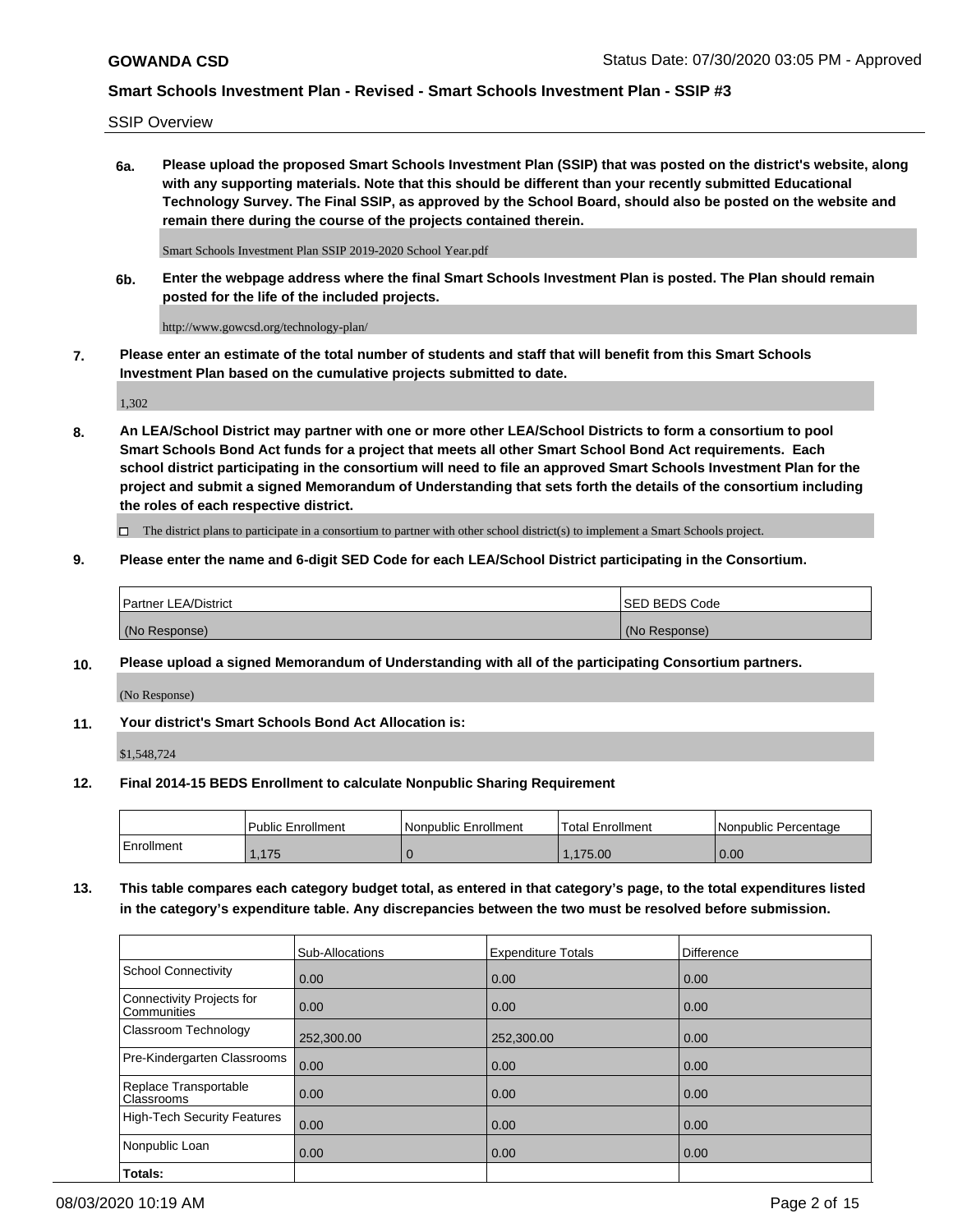SSIP Overview

| 252,300                | 252,300            |            |
|------------------------|--------------------|------------|
| <b>Sub-Allocations</b> | Expenditure Totals | Difference |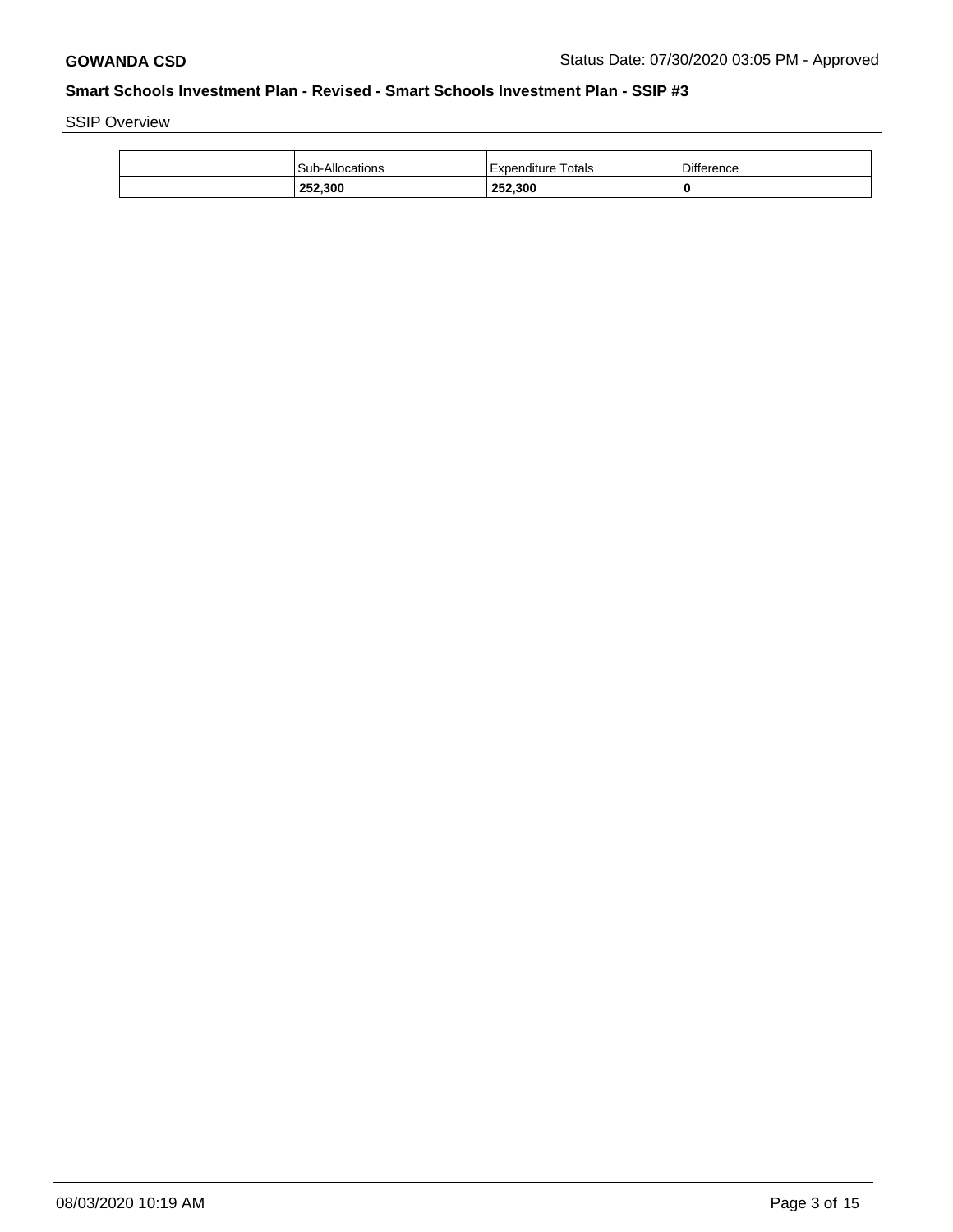School Connectivity

- **1. In order for students and faculty to receive the maximum benefit from the technology made available under the Smart Schools Bond Act, their school buildings must possess sufficient connectivity infrastructure to ensure that devices can be used during the school day. Smart Schools Investment Plans must demonstrate that:**
	- **• sufficient infrastructure that meets the Federal Communications Commission's 100 Mbps per 1,000 students standard currently exists in the buildings where new devices will be deployed, or**
	- **• is a planned use of a portion of Smart Schools Bond Act funds, or**
	- **• is under development through another funding source.**

**Smart Schools Bond Act funds used for technology infrastructure or classroom technology investments must increase the number of school buildings that meet or exceed the minimum speed standard of 100 Mbps per 1,000 students and staff within 12 months. This standard may be met on either a contracted 24/7 firm service or a "burstable" capability. If the standard is met under the burstable criteria, it must be:**

**1. Specifically codified in a service contract with a provider, and**

**2. Guaranteed to be available to all students and devices as needed, particularly during periods of high demand, such as computer-based testing (CBT) periods.**

**Please describe how your district already meets or is planning to meet this standard within 12 months of plan submission.**

(No Response)

**1a. If a district believes that it will be impossible to meet this standard within 12 months, it may apply for a waiver of this requirement, as described on the Smart Schools website. The waiver must be filed and approved by SED prior to submitting this survey.**

 $\Box$  By checking this box, you are certifying that the school district has an approved waiver of this requirement on file with the New York State Education Department.

**2. Connectivity Speed Calculator (Required). If the district currently meets the required speed, enter "Currently Met" in the last box: Expected Date When Required Speed Will be Met.**

|                  | l Number of     | Required Speed | Current Speed in | Expected Speed  | Expected Date                           |
|------------------|-----------------|----------------|------------------|-----------------|-----------------------------------------|
|                  | <b>Students</b> | In Mbps        | l Mbps           | to be Attained  | When Required                           |
|                  |                 |                |                  |                 | l Within 12 Months ISpeed Will be Met l |
| Calculated Speed | (No Response)   | 0.00           | (No Response)    | l (No Response) | l (No Response)                         |

**3. Describe how you intend to use Smart Schools Bond Act funds for high-speed broadband and/or wireless connectivity projects in school buildings.**

(No Response)

**4. Describe the linkage between the district's District Instructional Technology Plan and how the proposed projects will improve teaching and learning. (There should be a link between your response to this question and your responses to Question 1 in Section IV - NYSED Initiatives Alignment: "Explain how the district use of instructional technology will serve as a part of a comprehensive and sustained effort to support rigorous academic standards attainment and performance improvement for students."** 

**Your answer should also align with your answers to the questions in Section II - Strategic Technology Planning and the associated Action Steps in Section III - Action Plan.)**

(No Response)

**5. If the district wishes to have students and staff access the Internet from wireless devices within the school building, or in close proximity to it, it must first ensure that it has a robust Wi-Fi network in place that has sufficient bandwidth to meet user demand.**

**Please describe how you have quantified this demand and how you plan to meet this demand.**

(No Response)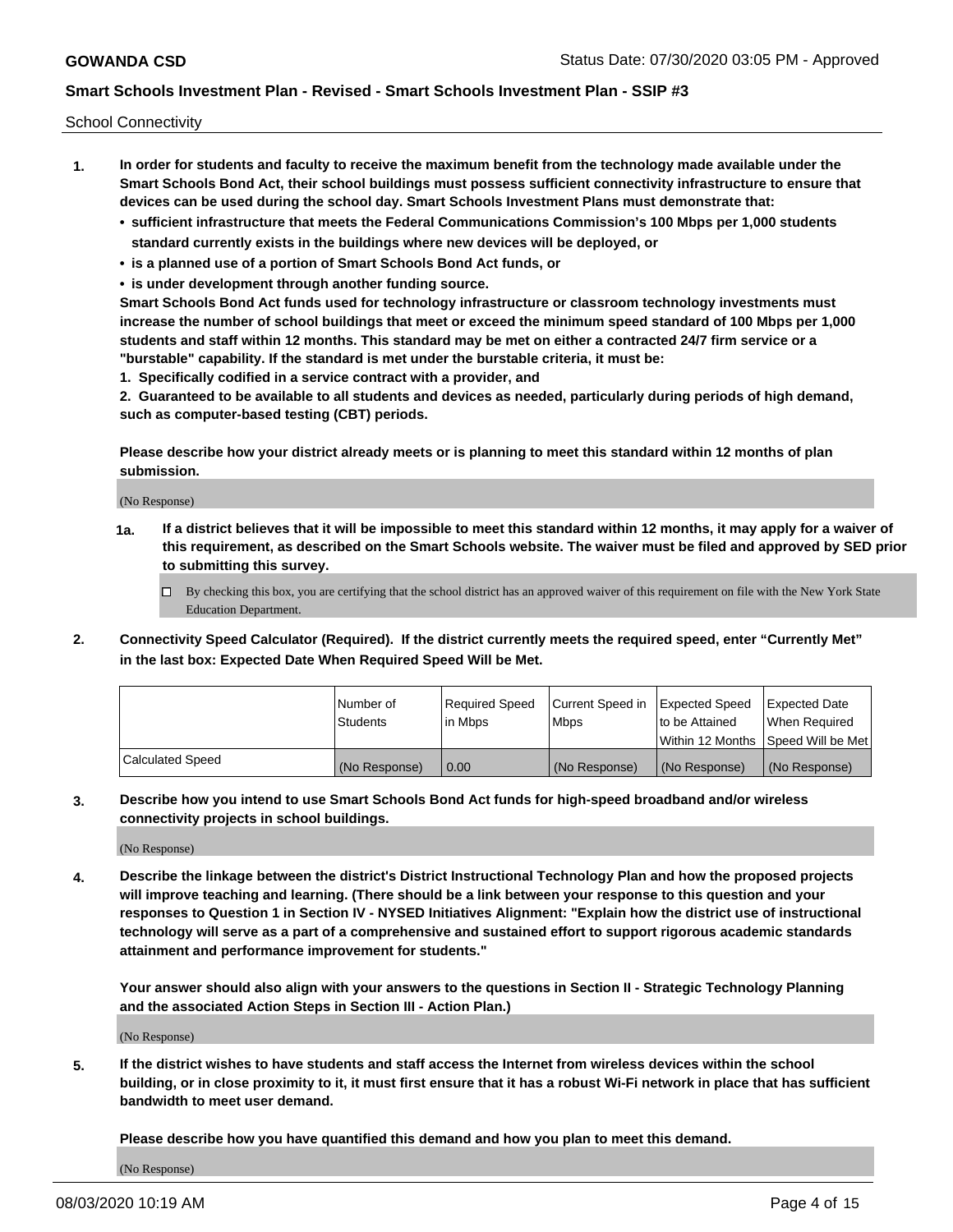School Connectivity

**6. Smart Schools plans with any expenditures in the School Connectivity category require a project number from the Office of Facilities Planning. Districts must submit an SSBA LOI and receive project numbers prior to submitting the SSIP. As indicated on the LOI, some projects may be eligible for a streamlined review and will not require a building permit.**

**Please indicate on a separate row each project number given to you by the Office of Facilities Planning.**

| Project Number |  |
|----------------|--|
| (No Response)  |  |

**7. Certain high-tech security and connectivity infrastructure projects may be eligible for an expedited review process as determined by the Office of Facilities Planning.**

### **Was your project deemed eligible for streamlined review?**

(No Response)

## **8. Include the name and license number of the architect or engineer of record.**

| Name          | License Number |
|---------------|----------------|
| (No Response) | (No Response)  |

### **9. Public Expenditures – Loanable (Counts toward the nonpublic loan calculation)**

| Select the allowable expenditure type.<br>Repeat to add another item under each type. | <b>PUBLIC</b> Items to be<br>l Purchased | Quantity         | l Cost Per Item  | <b>Total Cost</b> |
|---------------------------------------------------------------------------------------|------------------------------------------|------------------|------------------|-------------------|
| (No Response)                                                                         | (No Response)                            | (No<br>Response) | (No<br>Response) | 0.00              |
|                                                                                       |                                          | 0                | 0.00             |                   |

## **10. Public Expenditures – Non-Loanable (Does not count toward nonpublic loan calculation)**

| Select the allowable expenditure<br>type.<br>Repeat to add another item under<br>each type. | <b>PUBLIC</b> Items to be purchased | Quantity      | Cost per Item | <b>Total Cost</b> |
|---------------------------------------------------------------------------------------------|-------------------------------------|---------------|---------------|-------------------|
| (No Response)                                                                               | (No Response)                       | (No Response) | (No Response) | 0.00              |
|                                                                                             |                                     |               | 0.00          |                   |

#### **11. Final 2014-15 BEDS Enrollment to calculate Nonpublic Sharing Requirement (no changes allowed.)**

|            | Public Enrollment | Nonpublic Enrollment | 'Total Enrollment | l Nonpublic Percentage |
|------------|-------------------|----------------------|-------------------|------------------------|
| Enrollment | .175              |                      | .175.00           | 0.00                   |

### **12. Total Public Budget - Loanable (Counts toward the nonpublic loan calculation)**

|                                               | Public Allocations | <b>Estimated Nonpublic Loan</b><br>Amount | Estimated Total Sub-Allocations |
|-----------------------------------------------|--------------------|-------------------------------------------|---------------------------------|
| Network/Access Costs                          | (No Response)      | 0.00                                      | 0.00                            |
| School Internal Connections and<br>Components | (No Response)      | 0.00                                      | 0.00                            |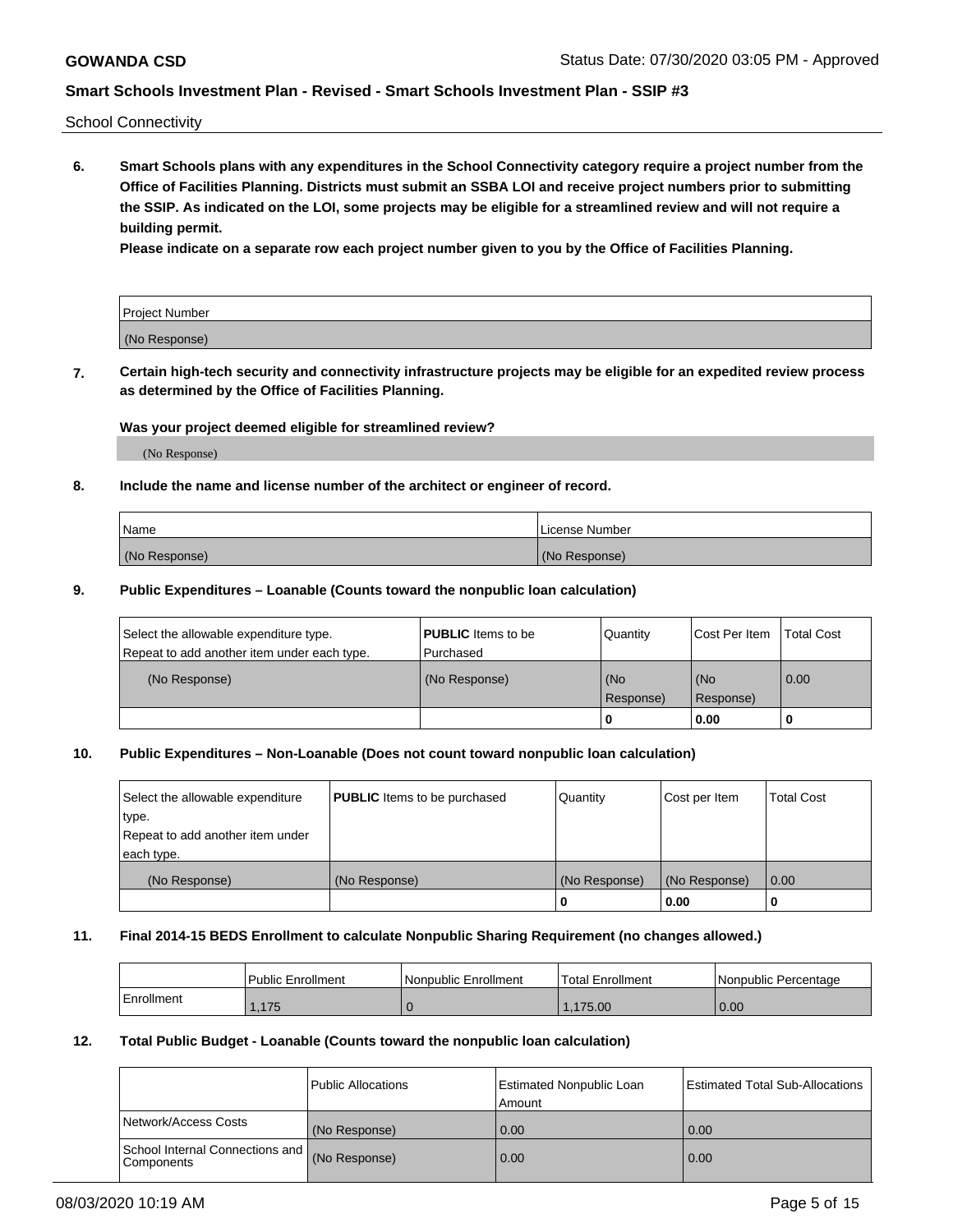School Connectivity

|              | <b>Public Allocations</b> | <b>Estimated Nonpublic Loan</b><br>l Amount | <b>Estimated Total Sub-Allocations</b> |
|--------------|---------------------------|---------------------------------------------|----------------------------------------|
| <b>Other</b> | (No Response)             | 0.00                                        | 0.00                                   |
| Totals:      | 0.00                      | 0                                           | ш                                      |

# **13. Total Public Budget – Non-Loanable (Does not count toward the nonpublic loan calculation)**

| Sub-<br>Allocation |
|--------------------|
| (No Response)      |
| (No Response)      |
| (No Response)      |
| (No Response)      |
| (No Response)      |
| (No Response)      |
| (No Response)      |
| 0.00               |
|                    |

# **14. School Connectivity Totals**

|                          | Total Sub-Allocations |
|--------------------------|-----------------------|
| Total Loanable Items     | 0.00                  |
| Total Non-Ioanable Items | 0.00                  |
| Totals:                  | 0                     |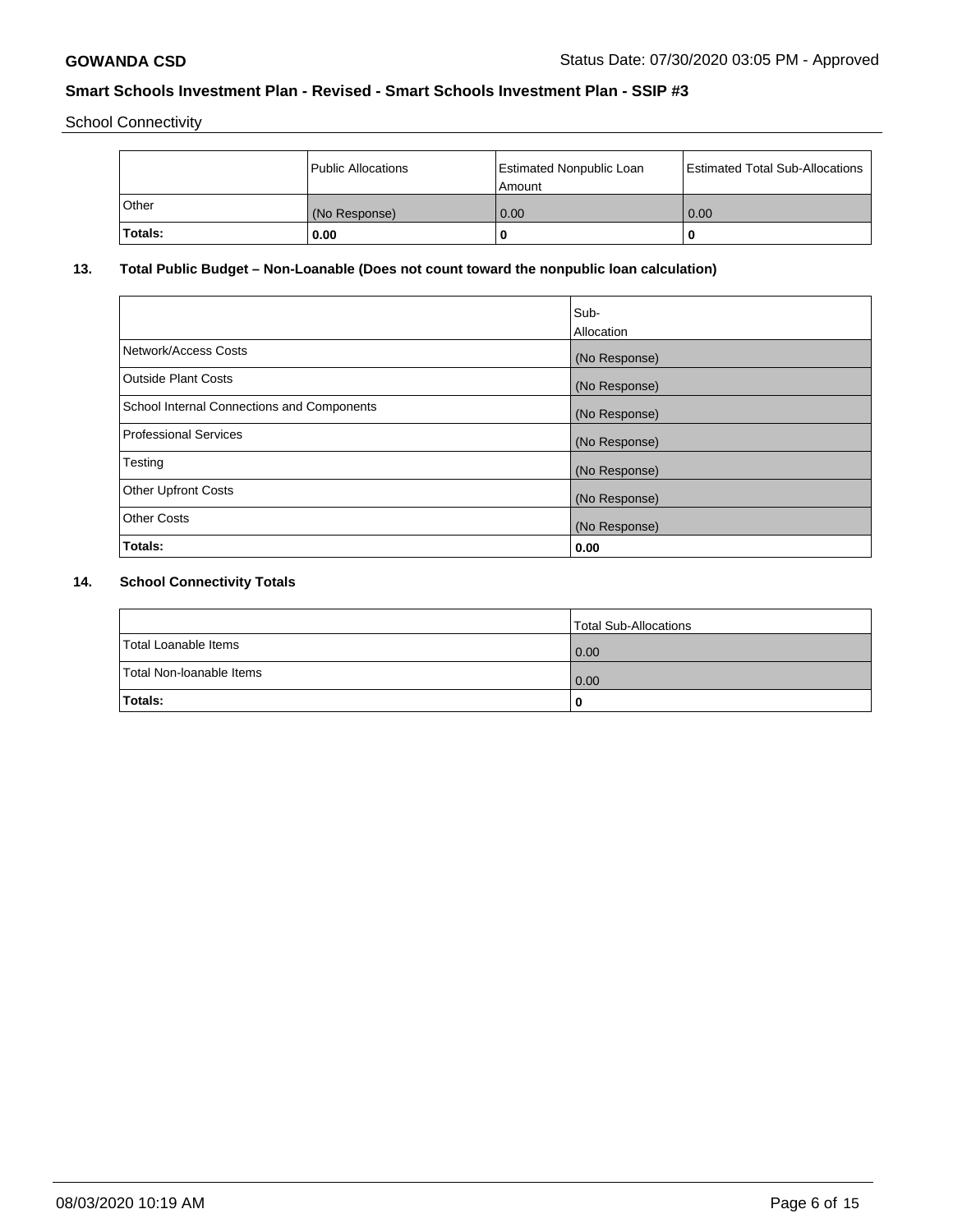Community Connectivity (Broadband and Wireless)

**1. Describe how you intend to use Smart Schools Bond Act funds for high-speed broadband and/or wireless connectivity projects in the community.**

(No Response)

**2. Please describe how the proposed project(s) will promote student achievement and increase student and/or staff access to the Internet in a manner that enhances student learning and/or instruction outside of the school day and/or school building.**

(No Response)

**3. Community connectivity projects must comply with all the necessary local building codes and regulations (building and related permits are not required prior to plan submission).**

 $\Box$  I certify that we will comply with all the necessary local building codes and regulations.

**4. Please describe the physical location of the proposed investment.**

(No Response)

**5. Please provide the initial list of partners participating in the Community Connectivity Broadband Project, along with their Federal Tax Identification (Employer Identification) number.**

| <b>Project Partners</b> | l Federal ID # |
|-------------------------|----------------|
| (No Response)           | (No Response)  |

**6. Please detail the type, quantity, per unit cost and total cost of the eligible items under each sub-category.**

| Select the allowable expenditure | Item to be purchased | Quantity      | Cost per Item | <b>Total Cost</b> |
|----------------------------------|----------------------|---------------|---------------|-------------------|
| type.                            |                      |               |               |                   |
| Repeat to add another item under |                      |               |               |                   |
| each type.                       |                      |               |               |                   |
| (No Response)                    | (No Response)        | (No Response) | (No Response) | 0.00              |
|                                  |                      | o             | 0.00          |                   |

**7. If you are submitting an allocation for Community Connectivity, complete this table.**

**Note that the calculated Total at the bottom of the table must equal the Total allocation for this category that you entered in the SSIP Overview overall budget.**

|                                    | Sub-Allocation |
|------------------------------------|----------------|
| Network/Access Costs               | (No Response)  |
| Outside Plant Costs                | (No Response)  |
| <b>Tower Costs</b>                 | (No Response)  |
| <b>Customer Premises Equipment</b> | (No Response)  |
| <b>Professional Services</b>       | (No Response)  |
| Testing                            | (No Response)  |
| <b>Other Upfront Costs</b>         | (No Response)  |
| <b>Other Costs</b>                 | (No Response)  |
| Totals:                            | 0.00           |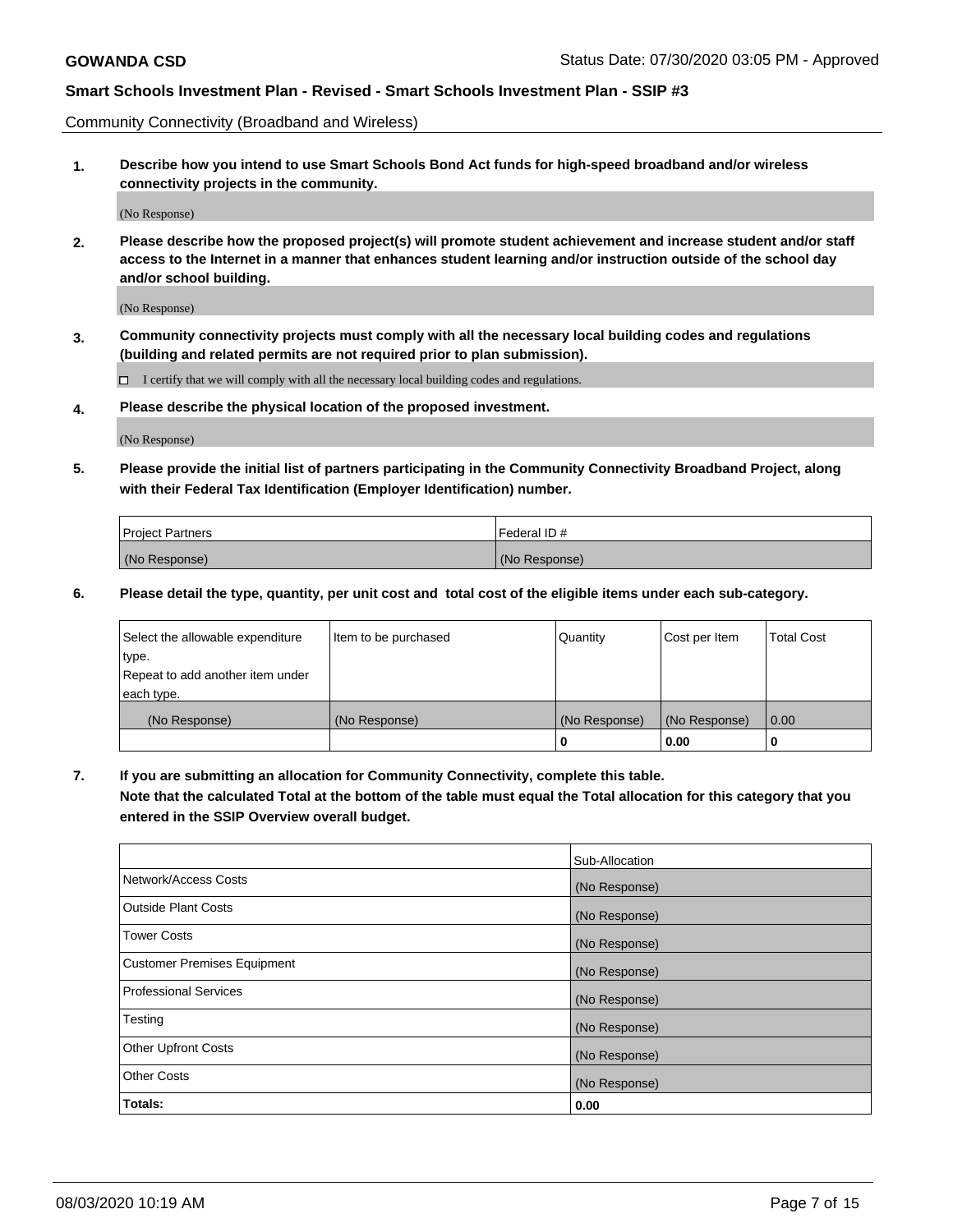### Classroom Learning Technology

**1. In order for students and faculty to receive the maximum benefit from the technology made available under the Smart Schools Bond Act, their school buildings must possess sufficient connectivity infrastructure to ensure that devices can be used during the school day. Smart Schools Investment Plans must demonstrate that sufficient infrastructure that meets the Federal Communications Commission's 100 Mbps per 1,000 students standard currently exists in the buildings where new devices will be deployed, or is a planned use of a portion of Smart Schools Bond Act funds, or is under development through another funding source. Smart Schools Bond Act funds used for technology infrastructure or classroom technology investments must**

**increase the number of school buildings that meet or exceed the minimum speed standard of 100 Mbps per 1,000 students and staff within 12 months. This standard may be met on either a contracted 24/7 firm service or a "burstable" capability. If the standard is met under the burstable criteria, it must be:**

**1. Specifically codified in a service contract with a provider, and**

**2. Guaranteed to be available to all students and devices as needed, particularly during periods of high demand, such as computer-based testing (CBT) periods.**

**Please describe how your district already meets or is planning to meet this standard within 12 months of plan submission.**

|                                                                     | Minimum Capacity (Expressed in GB) | Maximum Capacity (Expressed in Gb) |
|---------------------------------------------------------------------|------------------------------------|------------------------------------|
| Network Bandwidth: Incoming connection TO<br>district schools (WAN) | $1$ GB                             | 1GB                                |
| Network Bandwidth: Connections between<br>school buildings (LAN)    | $1$ GB                             | $10$ GB                            |
| Network Bandwidth: Connections WITHIN<br>school building (LAN)      | $1$ GB                             | $10$ GB                            |

- **1a. If a district believes that it will be impossible to meet this standard within 12 months, it may apply for a waiver of this requirement, as described on the Smart Schools website. The waiver must be filed and approved by SED prior to submitting this survey.**
	- $\Box$  By checking this box, you are certifying that the school district has an approved waiver of this requirement on file with the New York State Education Department.
- **2. Connectivity Speed Calculator (Required). If the district currently meets the required speed, enter "Currently Met" in the last box: Expected Date When Required Speed Will be Met.**

|                         | l Number of | Required Speed | Current Speed in   Expected Speed |                | Expected Date                      |
|-------------------------|-------------|----------------|-----------------------------------|----------------|------------------------------------|
|                         | Students    | l in Mbps      | <b>Mbps</b>                       | to be Attained | When Required                      |
|                         |             |                |                                   |                | Within 12 Months Speed Will be Met |
| <b>Calculated Speed</b> | 1.108       | 110.80         | 1000                              | 1000           | <b>Now</b>                         |

**3. If the district wishes to have students and staff access the Internet from wireless devices within the school building, or in close proximity to it, it must first ensure that it has a robust Wi-Fi network in place that has sufficient bandwidth to meet user demand.**

**Please describe how you have quantified this demand and how you plan to meet this demand.**

The District currently has an Aruba WLAN system (which was installed last November 2017) in place and and has an access point in every roomwithin the district which provides access to the internet and meets our user demand. In the 2018-2019 school year multilple access points were installed in larger rooms and external access points intalled to cover athletic fields and parking lots.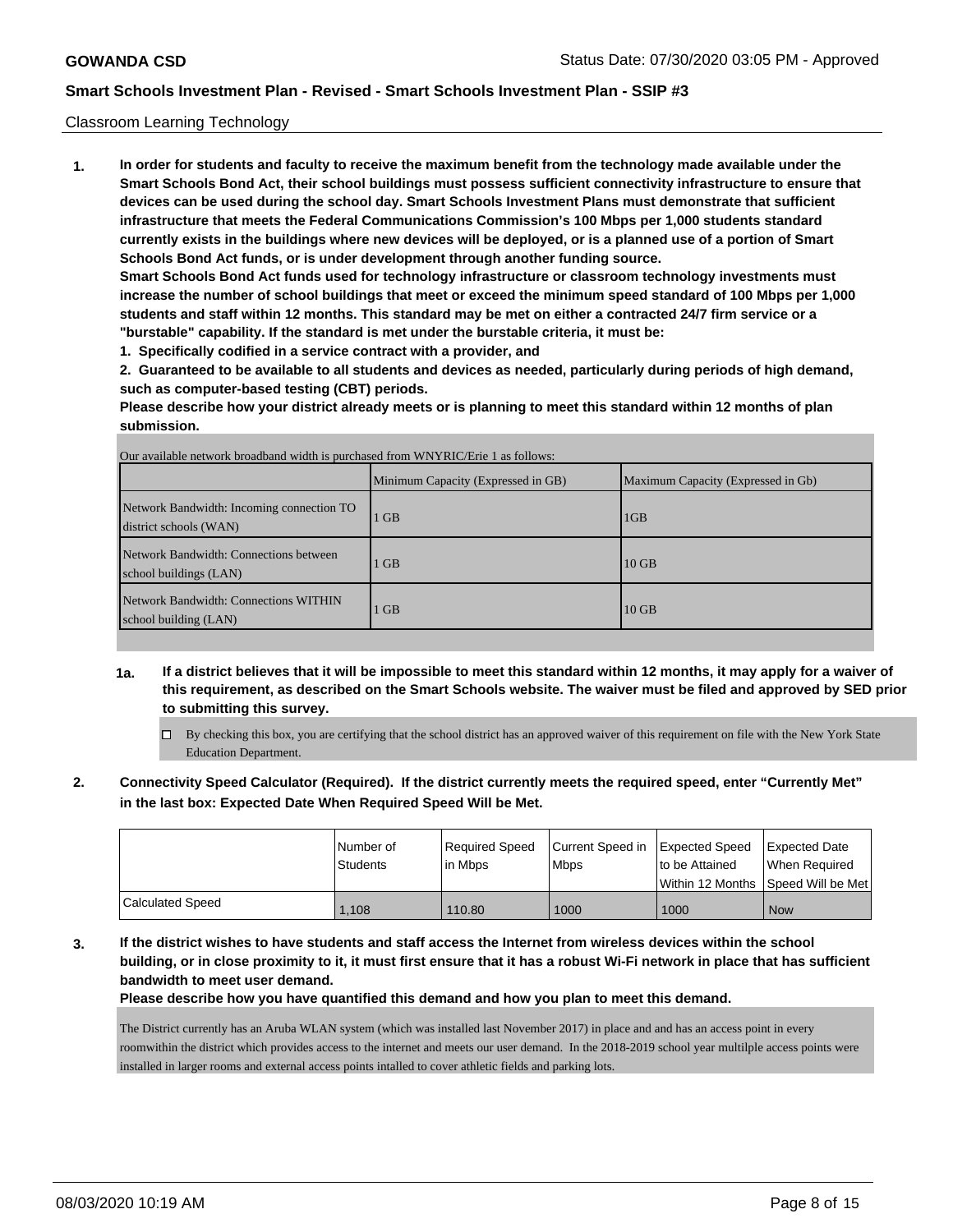### Classroom Learning Technology

- **4. All New York State public school districts are required to complete and submit an Instructional Technology Plan survey to the New York State Education Department in compliance with Section 753 of the Education Law and per Part 100.12 of the Commissioner's Regulations. Districts that include educational technology purchases as part of their Smart Schools Investment Plan must have a submitted and approved Instructional Technology Plan survey on file with the New York State Education Department.**
	- By checking this box, you are certifying that the school district has an approved Instructional Technology Plan survey on file with the New York State Education Department.
- **5. Describe the devices you intend to purchase and their compatibility with existing or planned platforms or systems. Specifically address the adequacy of each facility's electrical, HVAC and other infrastructure necessary to install and support the operation of the planned technology.**

All district schools have had their electrical systems upgraded in the past 20 years. Each classroom has at least three 20 amp outlet circuits of clean AC power. A typical classroom has approximately 28 clean power outlets.

We intend to purchase 11.6" Chromebooks for our 1:1 device program. These devices are replacement devices on our current device replacement cycle and will not increase the network, wireless, or AC power load.

We also intend to purchase 75" interactive flat panels for classrooms. These devices will replace 10 year old projector and Smart board combinations. These devices should reduce the AC power load per classroom.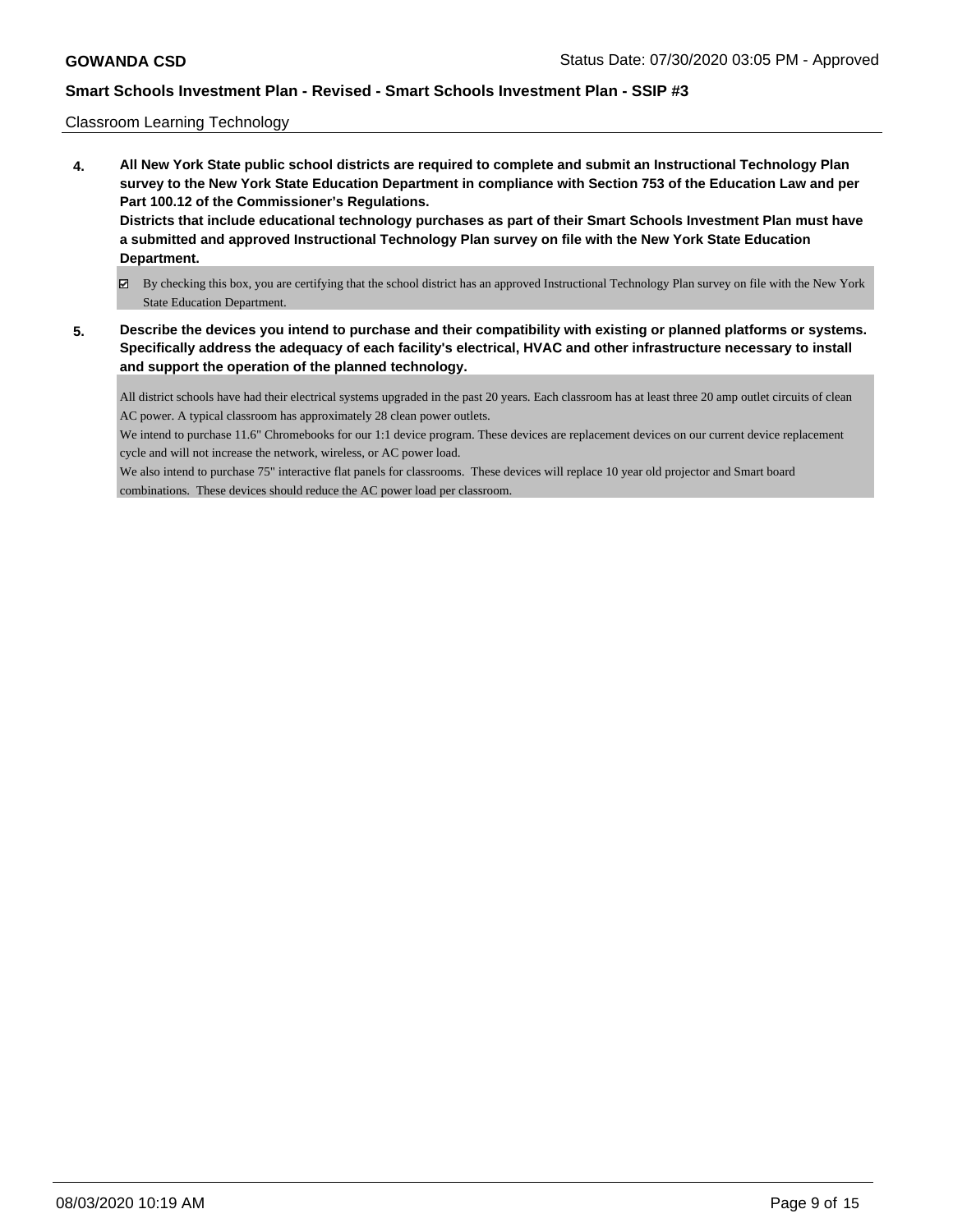### Classroom Learning Technology

- **6. Describe how the proposed technology purchases will:**
	- **> enhance differentiated instruction;**
	- **> expand student learning inside and outside the classroom;**
	- **> benefit students with disabilities and English language learners; and**
	- **> contribute to the reduction of other learning gaps that have been identified within the district.**

**The expectation is that districts will place a priority on addressing the needs of students who struggle to succeed in a rigorous curriculum. Responses in this section should specifically address this concern and align with the district's Instructional Technology Plan (in particular Question 2 of E. Curriculum and Instruction: "Does the district's instructional technology plan address the needs of students with disabilities to ensure equitable access to instruction, materials and assessments?" and Question 3 of the same section: "Does the district's instructional technology plan address the provision of assistive technology specifically for students with disabilities to ensure access to and participation in the general curriculum?")**

**In addition, describe how the district ensures equitable access to instruction, materials and assessments and participation in the general curriculum for both SWD and English Language Learners/Multilingual Learners (ELL/MLL) students.**

**Enhance Differentiated Instruction:** With implementation of Google for Education and Schoology, all staff and students can easily communicated, collaborate and create online centers for learning. These platforms allow for our staff and students to submit projects and allow both staff and students to individualize instruction and pace work based on each student's learning level. The access to the internet will create opportunities for staff to access unlimited resources to address the diverse needs of our students. Theses tools and resources will ensure that staff have the ability to differentiate in many ways for our students. Students will interact with programs that have been leveled to their individual skills and allow them to progress and achieve.

**Expand Student Learning Inside and Outside the Classroom:** Online access to lessons allows students the privacy to work at their own pace and provides them opportunities to collaborate and communicate with staff and students outside the classroom Students who have internet access at home will be able to extend their learning to the comfort of their home and students without internet access will be encouraged to visit local agencies (library, Tim Hortons, etc.) that are providing free internet access. The school will also ensure that students have the opportunity to access the internet on campus after school hours. Even without internet access students will be able to complete assignments off-line.

**Benefit Students with Disabilities and English Language Learners:** Online access to curriculum, materials and assessments will ensure that the needs of students with disabilities and English Language Learners are met. With support students with disabilities and ELL students will be able to level the playing field and help them grow as independent learners and expand their learning experiences. Student IEP's address assistive technology and adaptations to materials to allow for full access to instruction. Our district is aggressive in keeping our students within our general education classrooms (versus segregating them to special classrooms) and the use of technology ensues that a students needs for full access to classroom instruction in the general education classroom are met.

**Reduction of Other Learning Gaps that Have Been Identified within the District:** Students in the RTI/Student Assistance process and others who may have learning gaps due to high absenteeism or other factors will benefit from the ability to access curriculum wherever and whenever he/she chooses to do so. Teachers can also easily adjust the pace of learning and provide for tutorials to assist in remediation.

# **7. Where appropriate, describe how the proposed technology purchases will enhance ongoing communication with parents and other stakeholders and help the district facilitate technology-based regional partnerships, including distance learning and other efforts.**

The technology being purchased will increase parent communication by more easily allowing parents to support their children with academic work by providing parents with educational resources and digital curriculum they can access at home. Parents will be able to access teacher resources which will provide them with instructions on how to complete homework assignments. In addition, parents will be able to monitor their child's progress by signing into Schoology and viewing their child's work. The goal is for parents and students to have access to cloud based documents and to more easily access email, grades, subscription-based resources and other customized educational experiences that would not be accessible without individual technology tools. The District also utilized technology to assist high schools students with credit recovery. Students work online to view tutorials and complete assignments. This will allow students to work on these programs inside and out of school. AS students mature and move through the grade levies they begin to not only consume but also create content. The technology the district is proposing to purchase will help to create flexible learning environments creating "technological differentiation" for students.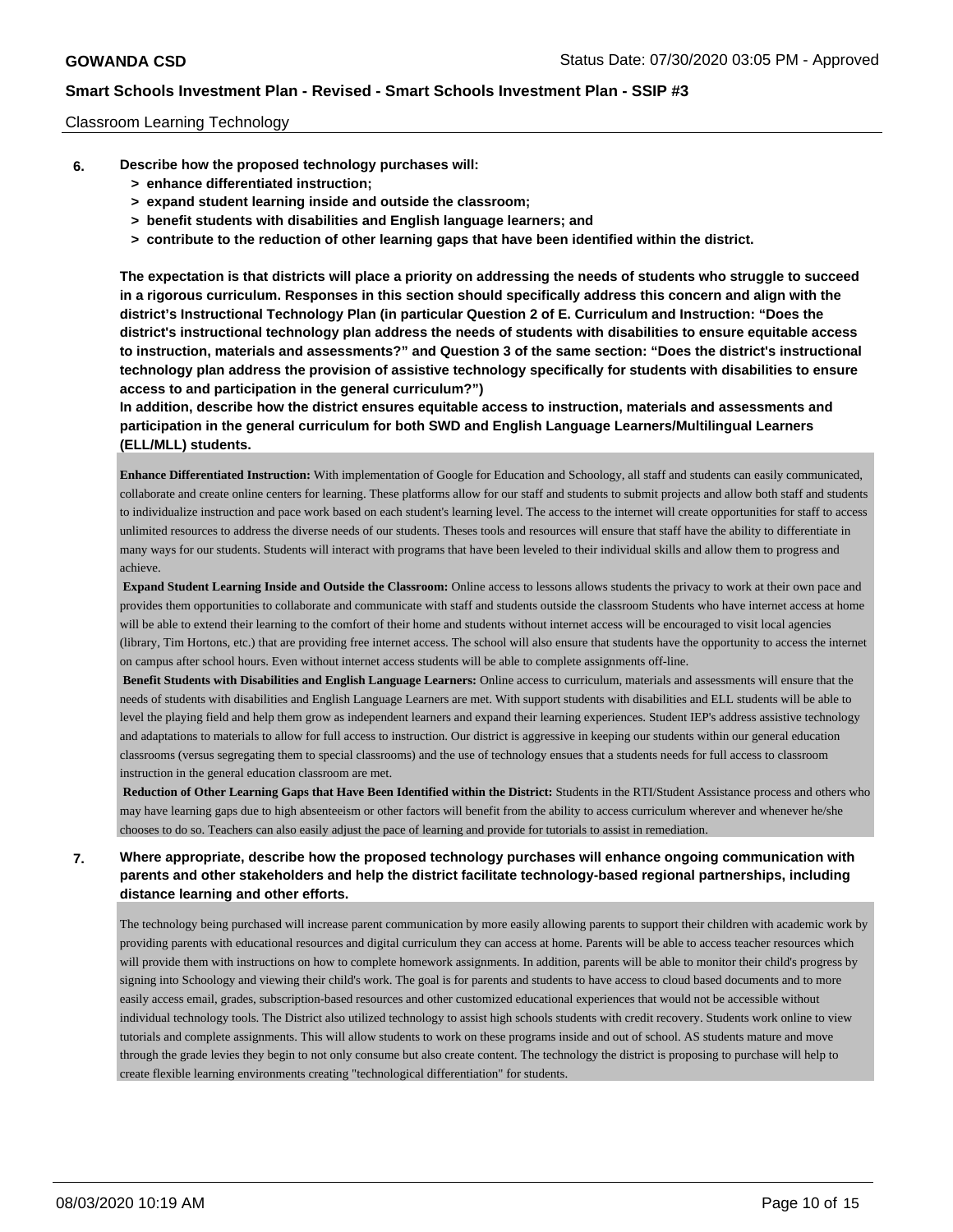### Classroom Learning Technology

**8. Describe the district's plan to provide professional development to ensure that administrators, teachers and staff can employ the technology purchased to enhance instruction successfully.**

**Note: This response should be aligned and expanded upon in accordance with your district's response to Question 1 of F. Professional Development of your Instructional Technology Plan: "Please provide a summary of professional development offered to teachers and staff, for the time period covered by this plan, to support technology to enhance teaching and learning. Please include topics, audience and method of delivery within your summary."**

Through after school/summer/school day PD, superintendent conference days and push in PD with the technology integrators, Gowanda Central School will provide, improve and enhance teaching and learning with technology. Gowanda Central School will employ BOCES, consultants, and teacher leaders to improve and enhance teaching and learning with technology. Here are some topics that will be covered:

Student Talk- Strategies and Tech resources to increase student conversation and communication with peers.

Using Video in Your Lessons- Strategies and resources to incorporate video to create multi-media lessons and tasks.

Formative Digital Assessments- Resources to assess student learning and how to use the data to further instruction.

CBT- Computer based testing questions- How to use various platforms and question creation.

Student Collaboration- Learn about platforms and strategies to get students to work together to complete a task.

Playlists and choices boards- Creating interactive personalized learning pathways.

Hyperdocs- create interactive lessons through a document.

Coding- Explore how coding can be incorporated into your curriculum.

 Learning Management System- Schoology- Creating standards based lessons; managing you class resources; Gradebook; Communicating with students; Groups

## **9. Districts must contact one of the SUNY/CUNY teacher preparation programs listed on the document on the left side of the page that supplies the largest number of the district's new teachers to request advice on innovative uses and best practices at the intersection of pedagogy and educational technology.**

By checking this box, you certify that you have contacted the SUNY/CUNY teacher preparation program that supplies the largest number of your new teachers to request advice on these issues.

**9a. Please enter the name of the SUNY or CUNY Institution that you contacted.**

SUNY Fredonia

**9b. Enter the primary Institution phone number.**

716-673-3311

**9c. Enter the name of the contact person with whom you consulted and/or will be collaborating with on innovative uses of technology and best practices.**

Dr. Christine Givner

**10. To ensure the sustainability of technology purchases made with Smart Schools funds, districts must demonstrate a long-term plan to maintain and replace technology purchases supported by Smart Schools Bond Act funds. This sustainability plan shall demonstrate a district's capacity to support recurring costs of use that are ineligible for Smart Schools Bond Act funding such as device maintenance, technical support, Internet and wireless fees, maintenance of hotspots, staff professional development, building maintenance and the replacement of incidental items. Further, such a sustainability plan shall include a long-term plan for the replacement of purchased devices and equipment at the end of their useful life with other funding sources.**

By checking this box, you certify that the district has a sustainability plan as described above.

**11. Districts must ensure that devices purchased with Smart Schools Bond funds will be distributed, prepared for use, maintained and supported appropriately. Districts must maintain detailed device inventories in accordance with generally accepted accounting principles.**

By checking this box, you certify that the district has a distribution and inventory management plan and system in place.

**12. Please detail the type, quantity, per unit cost and total cost of the eligible items under each sub-category.**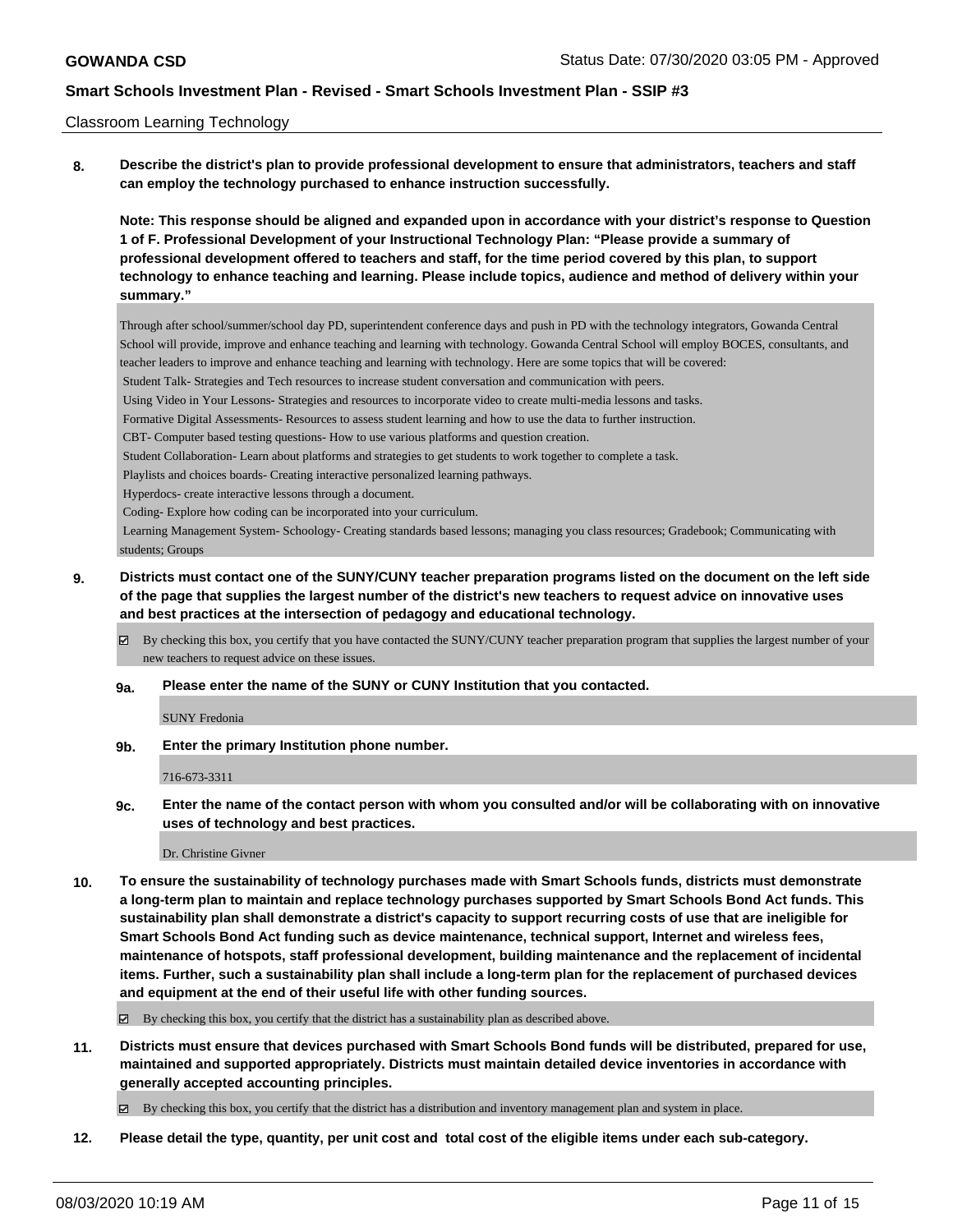Classroom Learning Technology

| Select the allowable expenditure<br>∣type.<br>Repeat to add another item under<br>each type. | Item to be Purchased                                 | Quantity | Cost per Item | <b>Total Cost</b> |
|----------------------------------------------------------------------------------------------|------------------------------------------------------|----------|---------------|-------------------|
| <b>Laptop Computers</b>                                                                      | 11.6 inch touch Chromebook                           | 400      | 330.00        | 132,000.00        |
| <b>Other Costs</b>                                                                           | Google Chrome OS Management<br>License               | 400      | 25.00         | 10.000.00         |
| <b>Other Costs</b>                                                                           | <b>Chromebook Cover</b>                              | 400      | 17.00         | 6,800.00          |
| <b>Other Costs</b>                                                                           | <b>Chromebook Carrying Case</b>                      | 300      | 17.00         | 5,100.00          |
| Interactive Whiteboards                                                                      | Interactive Whiteboard 75 inch                       | 30       | 2,900.00      | 87,000.00         |
| Interactive Whiteboards                                                                      | Mounting hardware/cart for Interactive<br>Whiteboard | 30       | 380.00        | 11,400.00         |
|                                                                                              |                                                      | 1,560    | 3,669.00      | 252,300           |

# **13. Final 2014-15 BEDS Enrollment to calculate Nonpublic Sharing Requirement (no changes allowed.)**

|              | l Public Enrollment | Nonpublic Enrollment | <b>Total Enrollment</b> | Nonpublic<br>l Percentage |
|--------------|---------------------|----------------------|-------------------------|---------------------------|
| l Enrollment | .175                |                      | .175.00                 | 0.00                      |

## **14. If you are submitting an allocation for Classroom Learning Technology complete this table.**

|                          | Public School Sub-Allocation | <b>Estimated Nonpublic Loan</b><br>Amount<br>(Based on Percentage Above) | <b>Estimated Total Public and</b><br>Nonpublic Sub-Allocation |
|--------------------------|------------------------------|--------------------------------------------------------------------------|---------------------------------------------------------------|
| Interactive Whiteboards  | 98,400.00                    | 0.00                                                                     | 98,400.00                                                     |
| Computer Servers         | 0.00                         | 0.00                                                                     | 0.00                                                          |
| <b>Desktop Computers</b> | 0.00                         | 0.00                                                                     | 0.00                                                          |
| Laptop Computers         | 132,000.00                   | 0.00                                                                     | 132,000.00                                                    |
| <b>Tablet Computers</b>  | 0.00                         | 0.00                                                                     | 0.00                                                          |
| <b>Other Costs</b>       | 21,900.00                    | 0.00                                                                     | 21,900.00                                                     |
| Totals:                  | 252,300.00                   | 0                                                                        | 252,300                                                       |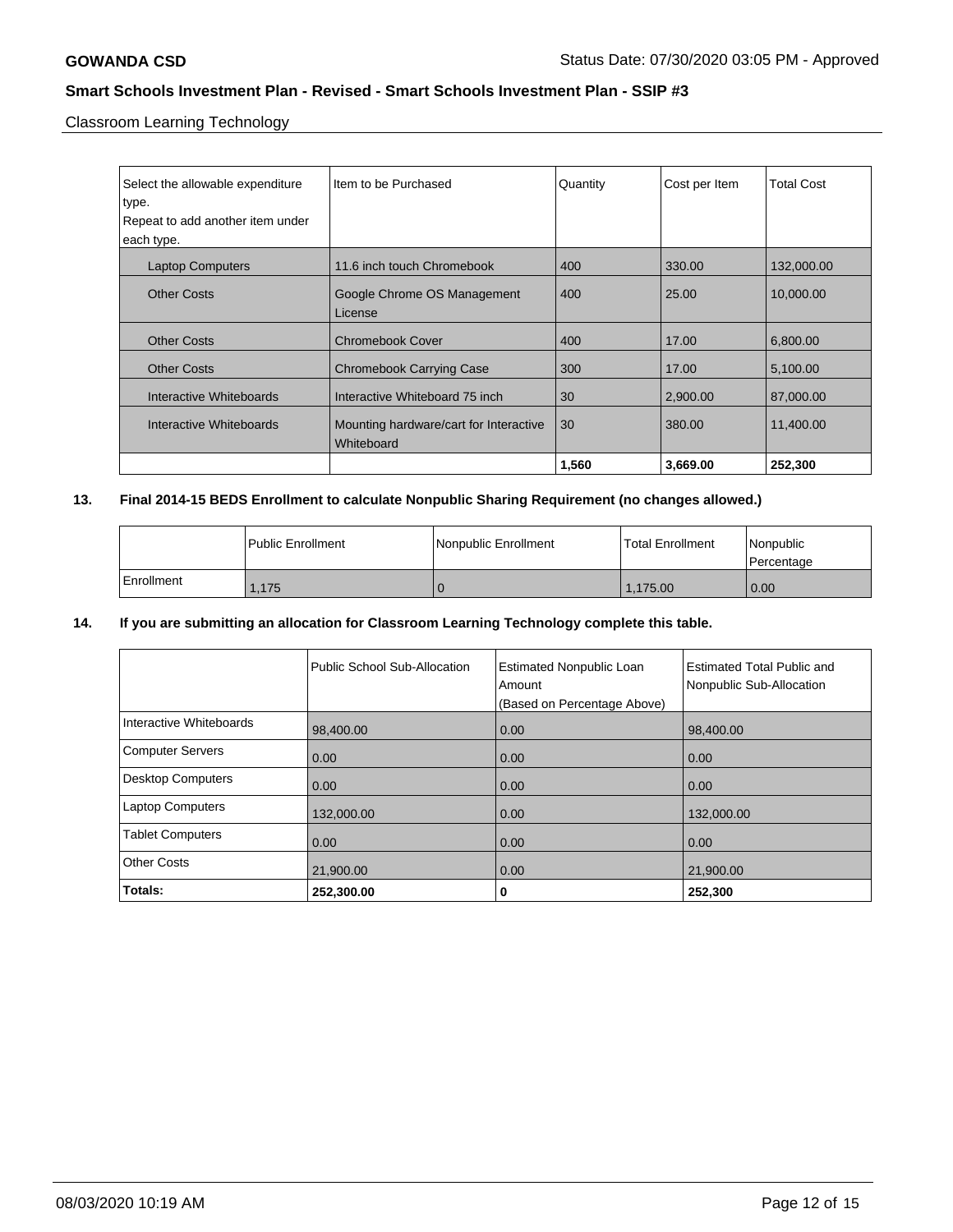### Pre-Kindergarten Classrooms

**1. Provide information regarding how and where the district is currently serving pre-kindergarten students and justify the need for additional space with enrollment projections over 3 years.**

(No Response)

- **2. Describe the district's plan to construct, enhance or modernize education facilities to accommodate prekindergarten programs. Such plans must include:**
	- **Specific descriptions of what the district intends to do to each space;**
	- **An affirmation that new pre-kindergarten classrooms will contain a minimum of 900 square feet per classroom;**
	- **The number of classrooms involved;**
	- **The approximate construction costs per classroom; and**
	- **Confirmation that the space is district-owned or has a long-term lease that exceeds the probable useful life of the improvements.**

(No Response)

**3. Smart Schools Bond Act funds may only be used for capital construction costs. Describe the type and amount of additional funds that will be required to support ineligible ongoing costs (e.g. instruction, supplies) associated with any additional pre-kindergarten classrooms that the district plans to add.**

(No Response)

**4. All plans and specifications for the erection, repair, enlargement or remodeling of school buildings in any public school district in the State must be reviewed and approved by the Commissioner. Districts that plan capital projects using their Smart Schools Bond Act funds will undergo a Preliminary Review Process by the Office of Facilities Planning.**

**Please indicate on a separate row each project number given to you by the Office of Facilities Planning.**

| Project Number |  |
|----------------|--|
| (No Response)  |  |
|                |  |

**5. Please detail the type, quantity, per unit cost and total cost of the eligible items under each sub-category.**

| Select the allowable expenditure | Item to be purchased | Quantity      | Cost per Item | <b>Total Cost</b> |
|----------------------------------|----------------------|---------------|---------------|-------------------|
| type.                            |                      |               |               |                   |
| Repeat to add another item under |                      |               |               |                   |
| each type.                       |                      |               |               |                   |
| (No Response)                    | (No Response)        | (No Response) | (No Response) | 0.00              |
|                                  |                      | υ             | 0.00          |                   |

**6. If you have made an allocation for Pre-Kindergarten Classrooms, complete this table. Note that the calculated Total at the bottom of the table must equal the Total allocation for this category that you entered in the SSIP Overview overall budget.**

|                                          | Sub-Allocation |
|------------------------------------------|----------------|
| Construct Pre-K Classrooms               | (No Response)  |
| Enhance/Modernize Educational Facilities | (No Response)  |
| <b>Other Costs</b>                       | (No Response)  |
| Totals:                                  | 0.00           |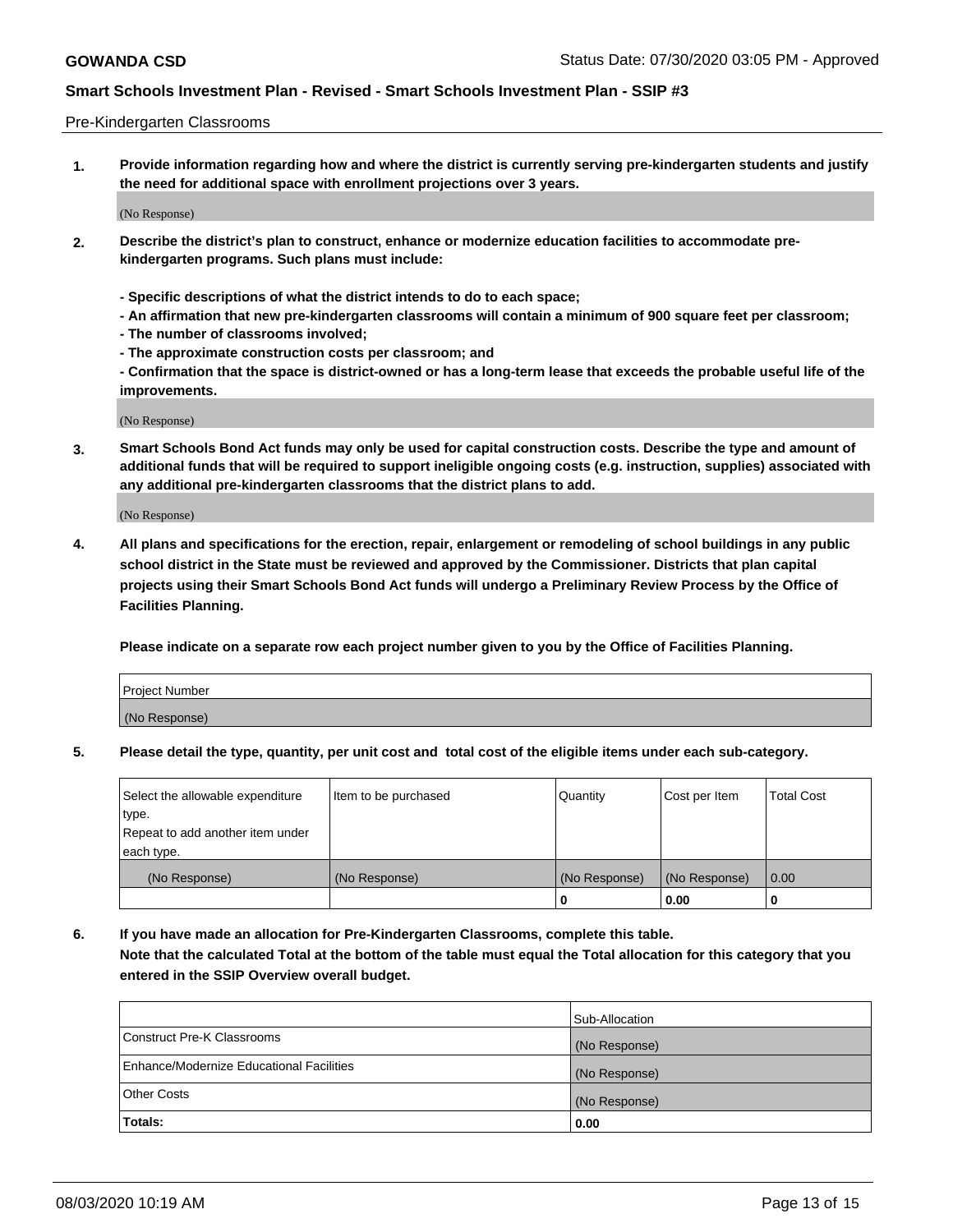Replace Transportable Classrooms

**1. Describe the district's plan to construct, enhance or modernize education facilities to provide high-quality instructional space by replacing transportable classrooms.**

(No Response)

**2. All plans and specifications for the erection, repair, enlargement or remodeling of school buildings in any public school district in the State must be reviewed and approved by the Commissioner. Districts that plan capital projects using their Smart Schools Bond Act funds will undergo a Preliminary Review Process by the Office of Facilities Planning.**

**Please indicate on a separate row each project number given to you by the Office of Facilities Planning.**

| Project Number |  |
|----------------|--|
|                |  |
|                |  |
|                |  |
|                |  |
| (No Response)  |  |
|                |  |
|                |  |
|                |  |

**3. For large projects that seek to blend Smart Schools Bond Act dollars with other funds, please note that Smart Schools Bond Act funds can be allocated on a pro rata basis depending on the number of new classrooms built that directly replace transportable classroom units.**

**If a district seeks to blend Smart Schools Bond Act dollars with other funds describe below what other funds are being used and what portion of the money will be Smart Schools Bond Act funds.**

(No Response)

**4. Please detail the type, quantity, per unit cost and total cost of the eligible items under each sub-category.**

| Select the allowable expenditure | Item to be purchased | Quantity      | Cost per Item | <b>Total Cost</b> |
|----------------------------------|----------------------|---------------|---------------|-------------------|
| ∣type.                           |                      |               |               |                   |
| Repeat to add another item under |                      |               |               |                   |
| each type.                       |                      |               |               |                   |
| (No Response)                    | (No Response)        | (No Response) | (No Response) | 0.00              |
|                                  |                      | U             | 0.00          |                   |

**5. If you have made an allocation for Replace Transportable Classrooms, complete this table. Note that the calculated Total at the bottom of the table must equal the Total allocation for this category that you entered in the SSIP Overview overall budget.**

|                                                | Sub-Allocation |
|------------------------------------------------|----------------|
| Construct New Instructional Space              | (No Response)  |
| Enhance/Modernize Existing Instructional Space | (No Response)  |
| Other Costs                                    | (No Response)  |
| Totals:                                        | 0.00           |